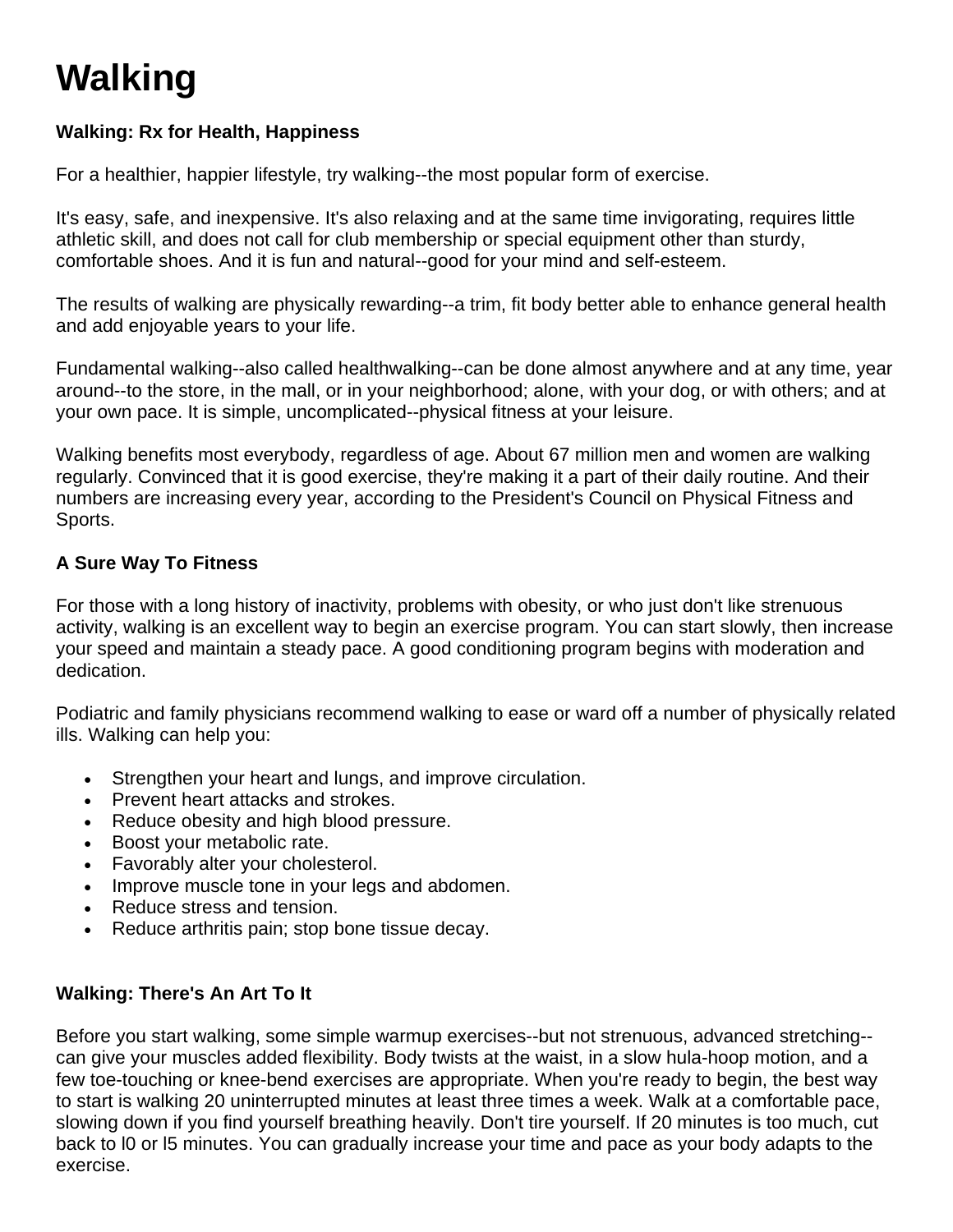There are several ways to measure your pace. One is to walk on routes which you have premeasured with your car's odometer. Perhaps the simplest is to use a wristwatch. Count the number of steps you take in a 15-second period; if you're taking 15 in that time, you're walking about two miles an hour. At about 23, you're probably going three miles an hour, and at 30, the pace is close to four miles an hour.

You may want to keep an activity log, in which you jot down the dates, times, and estimated distances of your walks, plus other notes, such as routes, milestones, and incidental experiences.

# **Some Walking Tips:**

- Move at a steady pace, brisk enough to make your heart beat faster. Breathe more deeply.
- Walk with your head erect, back straight, abdomen flat. Keep your legs out front and your knees slightly bent.
- Swing your arms freely at your sides.
- As you walk, land on the heel of your foot and roll forward to push off on the ball of your foot.
- At least at the beginning, confine your walks to level stretches of flat surfaces, avoiding excessively steep hills and embanked roadways.
- If you're walking in the evening, be sure to wear clothing with reflective material sewn in, or otherwise attached.
- Cool down after a long, brisk walk to help pump blood back up from your legs to where it's needed. Here's where some stretching exercises can be helpful. A good one is standing about three feet from a wall, with your hands flat on the wall. Then take five or six small steps backward, maintaining your hand contact with the wall. Repeat the exercise five to ten times.

### **Racewalking**

Racewalking is a very specific technique that's used by walkers for both fitness and competition. It has greater aerobic benefits than healthwalking, since it is faster and increases the heartbeat rate.

If you get to the point where you think racewalking is for you, there are clubs which can be contacted in most places.

### **Walking Footwear: Comfort and Fit**

Choose a good quality, lightweight walking shoe with breathable upper materials, such as leather or nylon mesh. The heel counter should be very firm; the heel should have reduced cushioning to position the heel closer to the ground for walking stability. The front or forefoot area of the shoe should have adequate support and flexibility.

Fit is very important. Go to a reputable store and have **both** shoes fitted for length and width with the socks you'll be using. (Do this late in the afternoon, since your feet do swell enough during the day to affect your shoe size.) Make sure the shoe is snug but not too tight over the sock. The shoe should have plenty of room for the toes to move around. Several walking shoes have qualified to use the APMA Seal of Acceptance.

Your choice of athletic socks is also important. Sports podiatrists frequently recommend appropriately padded socks of acrylic fiber. Acrylic fibers tend to "wick" away excessive perspiration, which active feet can produce from 250,000 sweat glands at a rate of four to six ounces a day, or even more.